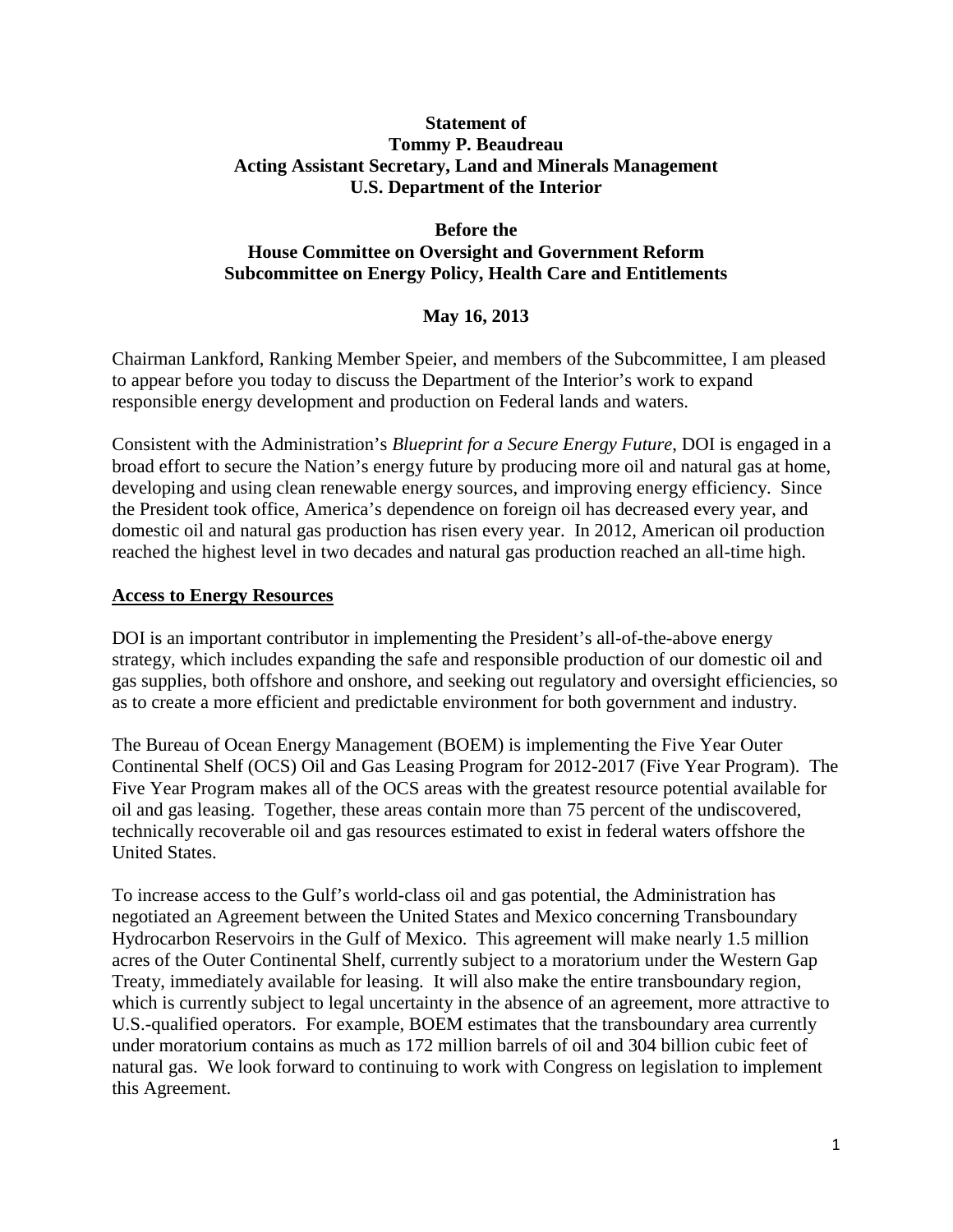DOI also is moving forward with overseeing safe and responsible offshore oil and gas exploration in frontier areas, including the Arctic. The Arctic holds substantial oil and gas potential, but also presents unique environmental and operational challenges. Offshore exploration in the Arctic must proceed in a way that is safe, responsible, and respectful of the Alaska Native communities that depend on the ocean for subsistence. The Interagency Working Group on Coordination of Domestic Energy Development and Planning in Alaska, established by Executive Order in July 2011 and chaired by the Department's Deputy Secretary David Hayes, has taken the lead in coordinating and rationalizing the permitting of energy projects across the relevant federal agencies. Last summer saw the first significant offshore exploration activity in the Alaska OCS since the 1990s. This activity was closely overseen by DOI, the U.S. Coast Guard, the National Oceanic and Atmospheric Administration and other federal agencies.

The Department also is pursuing a specific strategy to evaluate potential future offshore oil and gas leasing in new areas, such as the Mid and South Atlantic. BOEM is working to complete a Programmatic Environmental Impact Statement (PEIS) evaluating the potential environmental impacts of proposed geological and geophysical activities in the Mid and South Atlantic. The completion of this PEIS is part of a region-specific strategy to responsibly develop modern information about the significance and location of oil and gas resources to inform future decisions about whether leasing in the Atlantic would be appropriate, and if so, where such leasing should take place. The PEIS is expected to be completed later this year. Further, early in the process BOEM also is actively working to identify and evaluate potential conflicts with existing uses in these areas, including with the military.

Onshore, the Bureau of Land Management (BLM), which has about 37.8 million acres under lease for oil and gas development, is scheduled to hold more than 30 oil and gas lease sales this year. At the end of Fiscal Year 2012, there were approximately 49,000 oil and gas leases on Federal public lands, of which over 23,000, covering 12.5 million acres of Federal mineral estate, were producing oil and gas. The amount of producing acreage has increased by about 200,000 acres since 2011. Over 3,000 new oil and gas wells were started in 2012, and oil production from the Federal onshore is up 18 percent since 2008 – reaching its highest level in over a decade. Indeed, at the end of the last fiscal year, industry held almost 7,000 approved drilling permits that had not yet been drilled.

Harnessing our Nation's coal resources is also an important part of our all-of-the-above energy strategy. The BLM is responsible for leasing the Federal coal mineral estate on approximately 570 million acres, and the BLM's coal program supports production that provides important energy for the Nation, as well as revenue for the Treasury. Currently, about one-fifth of all electricity generated in the country comes from coal mined on Federal lands.

A true all-of-the above energy strategy includes the development of the new, renewable energy resources that are vital to our Nation's long-term economic development and energy security. Securing clean sources of energy not only is positive for the environment, but also creates American jobs and promotes innovation in the United States.

The BLM has focused on an accelerated, but environmentally responsible, permitting process for the development of renewable energy on public lands that ensures the protection of signature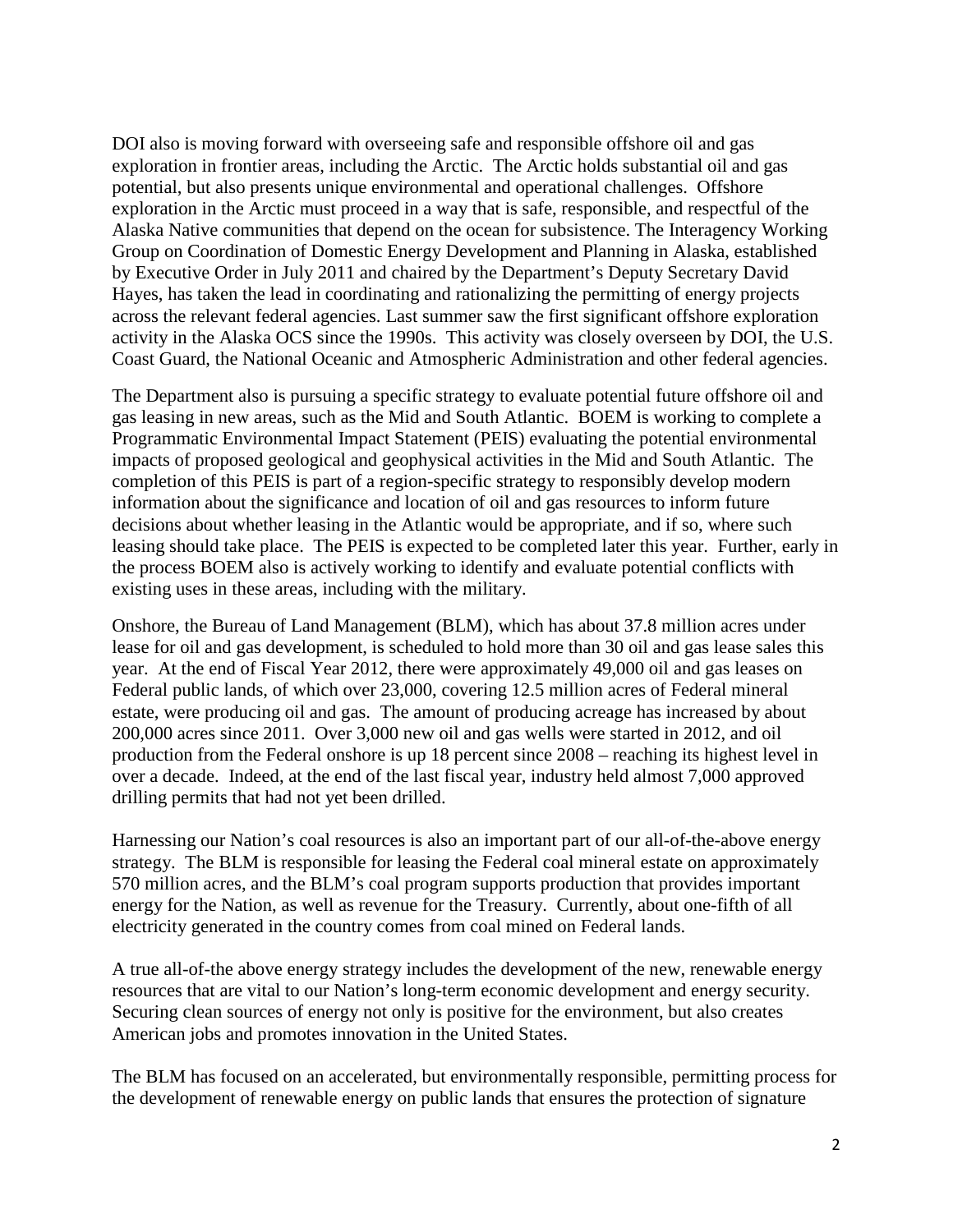landscapes, wildlife habitats, and cultural resources. The BLM's 2012 Solar Energy Plan identified almost 20 million acres of land as potentially suitable for utility-scale solar energy development. Working cooperatively with other resource agencies, the BLM has developed a 2013-2014 active priority project list that includes wind, solar, and geothermal projects. The BLM further expects to propose rules that would establish a competitive process for issuing rights-of-way leases for solar and wind energy development on public lands.

Offshore renewable energy also holds great potential, and DOI is working closely with other Federal agencies, coastal States, industry, tribes and a broad range of stakeholders under the *Smart From the Start* strategy to lease offshore wind projects in the right places. BOEM has established renewable energy task forces with a total of 12 coastal states, including recent task forces in the states of Hawaii and South Carolina. BOEM has also issued two commercial leases for offshore wind energy areas and expects to hold two competitive lease sales for areas offshore Rhode Island and Massachusetts and Virginia this year, with lease sales in additional areas offshore New Jersey, Maryland and Massachusetts to follow.

# **The Results**

The first two sales of the 2012-2017 Five Year Program were held in the Gulf of Mexico in November 2012 and March 2013, and resulted in over \$1.3 billion dollars in industry investment and government revenue through bidding on 436 new leases. A third lease sale, scheduled for this August, will offer 21 million acres offshore Texas, making all unleased acreage in the Western Gulf of Mexico available for leasing.

The BOEM has achieved substantial efficiencies in its review process for offshore oil and gas exploration and development plans, while requiring compliance with the heightened safety and environmental protection standards promulgated following the *Deepwater Horizon* blowout and oil spill. For example, exploration and development plans for deepwater drilling in the Gulf of Mexico submitted between October 2010 and October 2011 averaged 190 days from submission to approval. In contrast, since October 2011 these plans have averaged 125 days for approval. The President's Budget request for 2014 includes funding for the ePlans initiative, which is projected to reduce plan processing times significantly.

Similarly, the Bureau of Safety and Environmental Enforcement (BSEE) achieved an average review time of 52 days for deepwater permits in 2012, down from 83 days in 2011, all while requiring compliance with the heightened safety standards. Finally, as many floating deepwater drilling rigs are working in the Gulf of Mexico today as prior to the *Deepwater Horizon* spill, with drilling activity expected to steadily increase over the coming year.

Onshore, from FY 2006 to FY 2012, the amount of time it took for all BLM field offices to process and approve complete drilling applications fell by 40% – from 127 to 77 days. The number of inspections completed by all BLM offices rose 73 percent from FY 2006 to FY 2012, from 19,974 to 34,571.

The BLM has also completed a new comprehensive plan – the first ever – for the 23-million acre National Petroleum Reserve – Alaska, or NPR-A. The plan provides access to 72% of that area's estimated oil potential and prevents conflicting land uses in an important east-west corridor that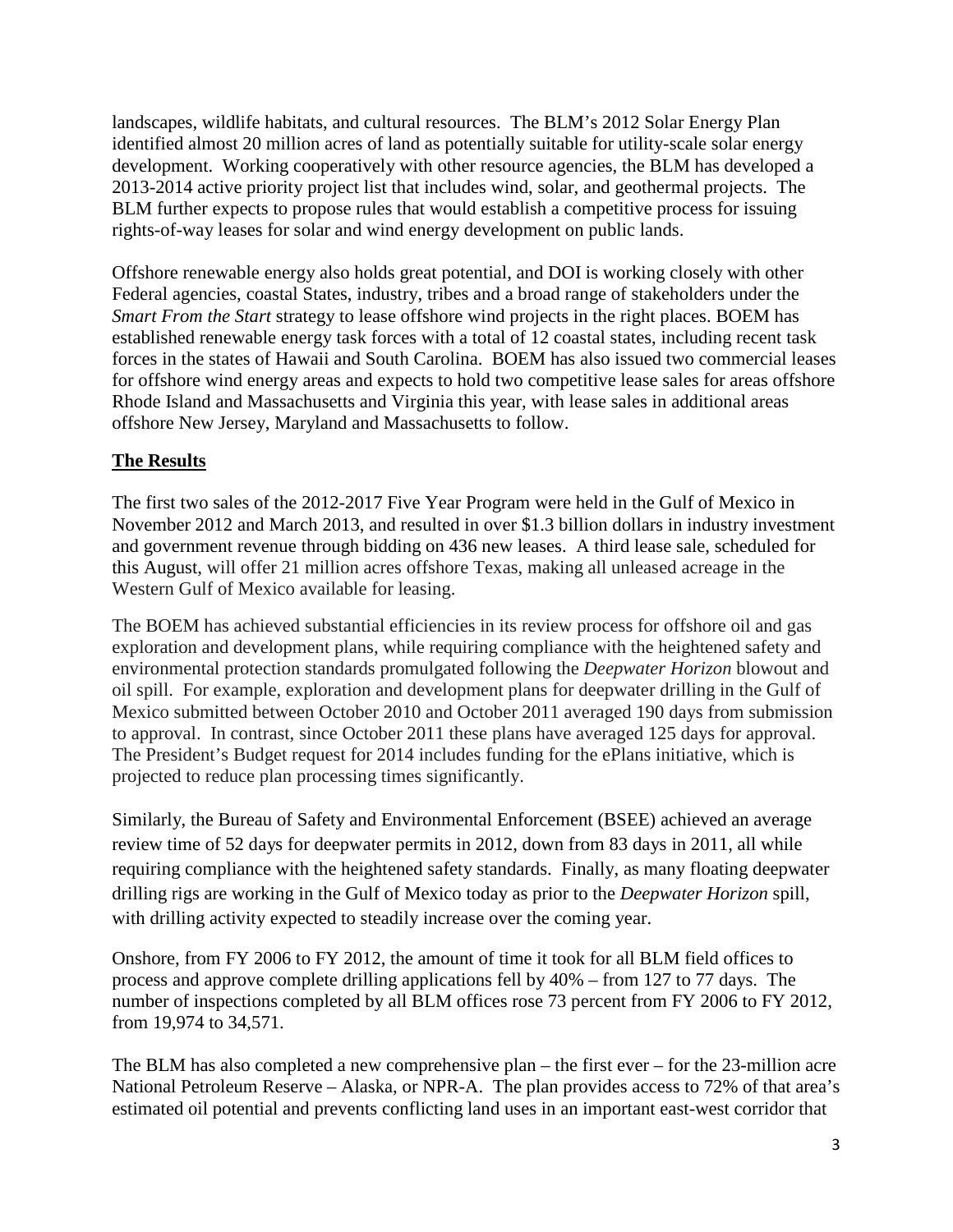could be needed for pipeline infrastructure to eventually carry Chukchi Sea oil or gas production to the Trans-Alaska pipeline.

The Federal coal program has generated over \$9 billion in revenue over the past decade. The Administration is making more coal available as well, with the number of producing acres rising 4 percent from 464,380 in Fiscal Year 2009 to 484,017 in Fiscal Year 2012. The amount of coal the agency leased last fiscal year is the highest since FY 2003.

In the Energy Policy Act of 2005, the Congress set a goal of approving at least 10,000 MW of non-hydro renewable energy on the public lands by 2015. The BLM achieved the lower limits of that goal in December 2012, three years ahead of schedule.

Since issuance of a March 2009 Secretarial Order prioritizing the consideration of environmentally responsible renewable energy projects, the BLM has approved 41 renewable energy projects, including 23 utility-scale solar facilities, 8 wind farms, and 10 geothermal plants, with associated transmission corridors and infrastructure to connect to established power grids. If fully built, these projects would provide more than 12,000 MW of power, or enough electricity to power more than 4.2 million homes, and support an estimated 17,000 plus construction and operations jobs.

Renewable energy approvals continue to be a focus area for the BLM. Former Secretary Ken Salazar signed a Record of Decision in October 2012 that designated 285,000 acres within 17 Solar Energy Zones for solar development, as well as some 19 million acres of variance land potentially available for development. The Department is moving forward on the 2013-14 active priority list, which includes 23 renewable energy projects (14 solar, 6 wind, and 3 geothermal) with a potential capacity to generate about 5,300 MW.

BOEM has taken a number of major steps to advance offshore wind development, including: approving the construction and operations plan for the Cape Wind project offshore Massachusetts, which has power purchase agreements for 75 percent of generation capacity; issuing a commercial wind energy lease offshore Delaware; completing steps to hold competitive wind energy lease sales in areas offshore Rhode Island, Massachusetts, and Virginia in 2013, with additional competitive lease sales to follow for wind energy areas offshore Maryland, New Jersey, and Massachusetts; and issuing formal requests to gauge interest in the areas offshore New York, North Carolina, and Maine. BOEM is also overseeing progress in the planning of a potential Mid-Atlantic Wind Energy Transmission Line, which would enable up to 6,000 MW of wind turbine capacity to be delivered to the electric grid along the East Coast.

## **Conclusion**

The Obama Administration and the Department of the Interior are working to secure our energy future by ensuring that our domestic energy resources are safely and responsibly developed, and that the potential for clean energy development on our public lands and waters is realized. The Department, through its policies, priorities, and project work, has taken a balanced approach, and it is an approach that works.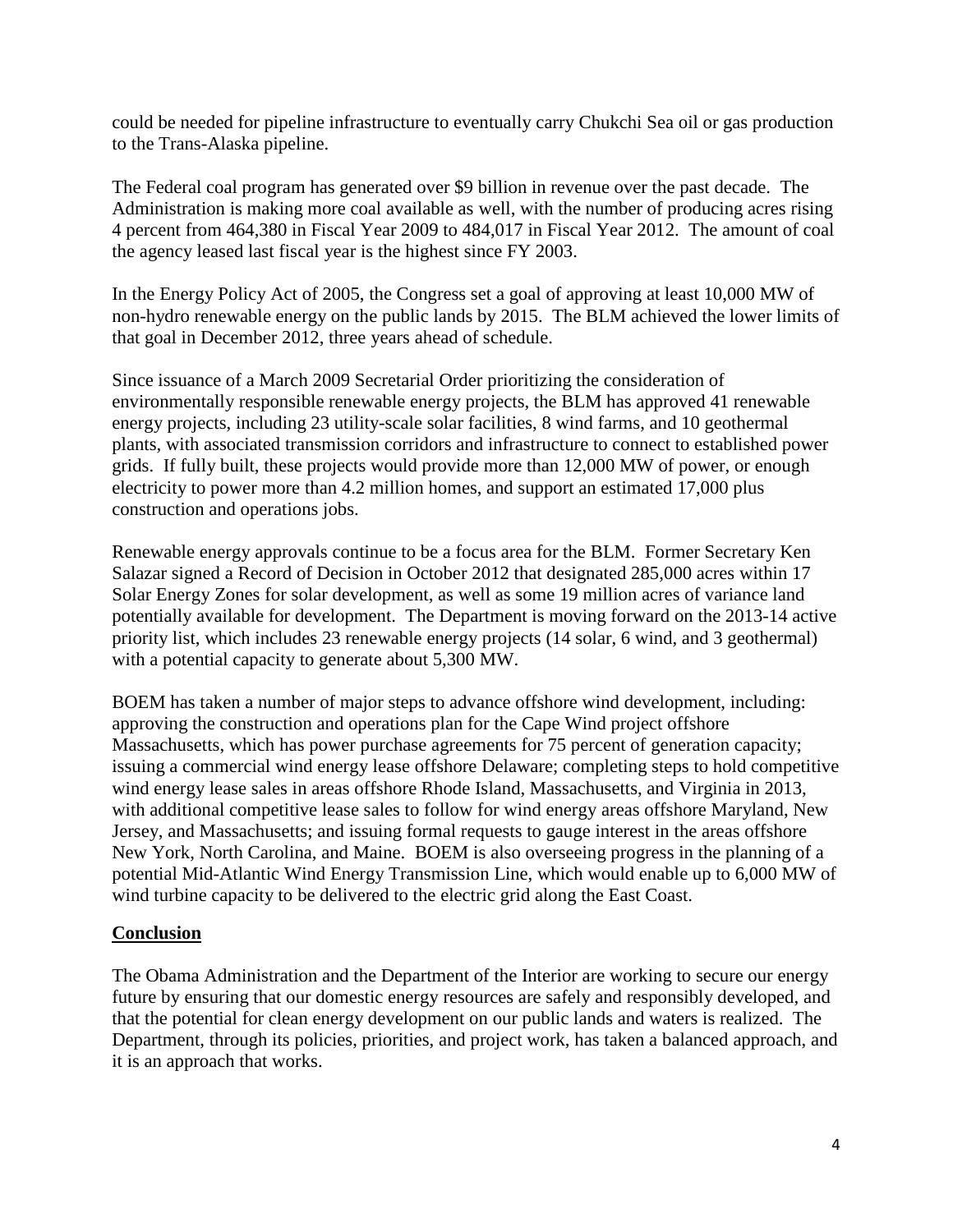Again, thank you for the opportunity to discuss the Department of the Interior's policies and programs on energy production from Federal lands and the OCS. I will be pleased to answer any questions that you or the Committee may have.